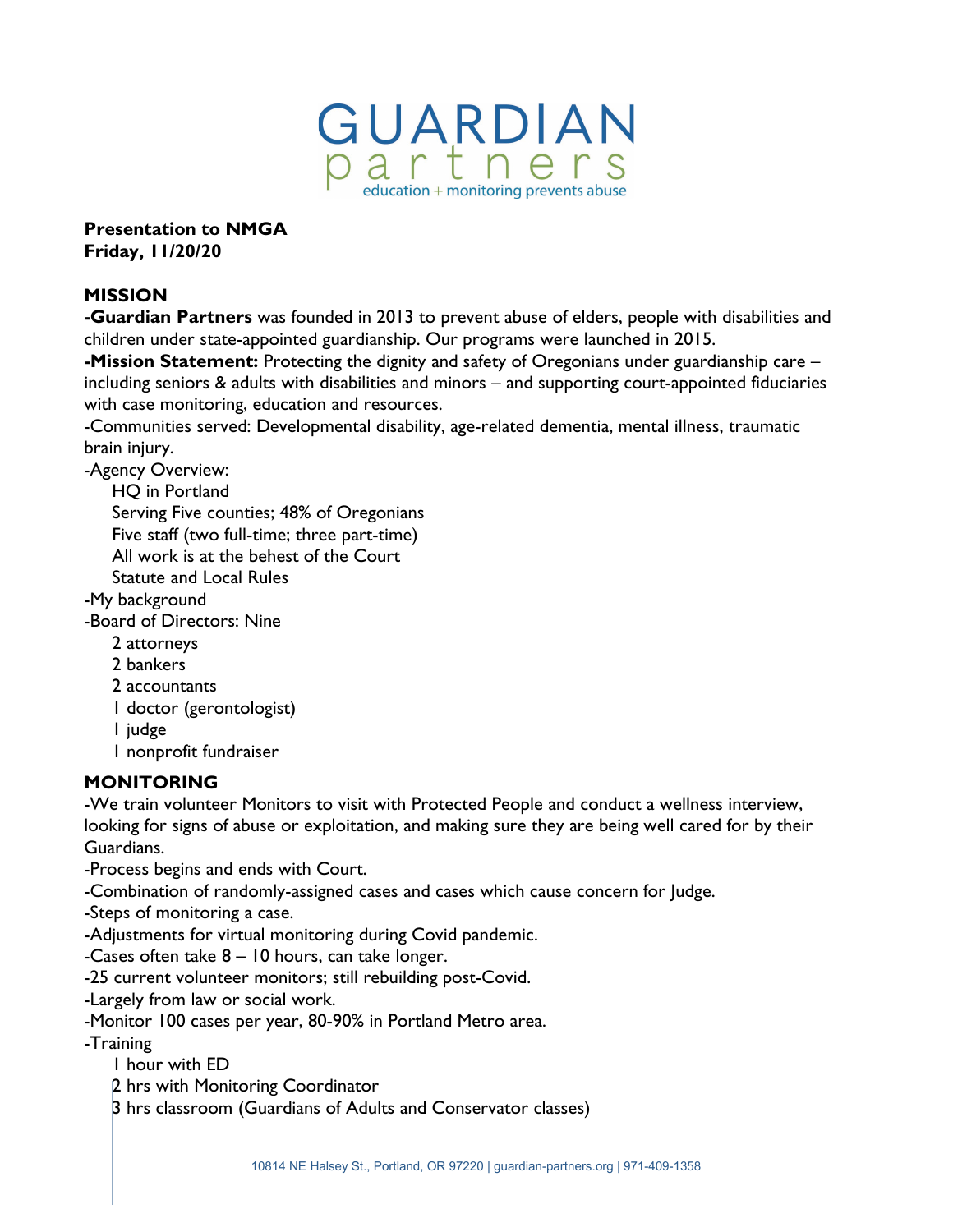### 6 – 12 hours shadowing

# **EDUCATION**

We offer classes and other resources to educate newly-appointed *non-professional* Guardians and other fiduciaries on their legal and ethical responsibilities.

-Classes are Court-mandated in counties we serve.

-Classes:

- Guardianship of Adults (\$100 fee)
- Conservator of Adults (\$150 fee)
- Guardianship of Minors (no cost)
- Trustee (\$150 fee)
- Personal Representative (aka Executor) (\$150 fee)

-2,500 class participants each year.

-Classes historically have been offered primarily in-person, with an online film available, but discouraged. Pivot to all online since Covid shutdown.

-Over 90% of Guardians reported learning more about how to protect a person with disability from abuse.

-Over 85% of Guardians report learning more about making decisions which reflect the Protected Person's values and best interests.

-60% of education attendees are Personal Representatives.

-30% of Guardians & Conservators do class online; 40% of PR

-Curricula maintained by Education Consultant with a team of attorney volunteers.

-Two co-fiduciaries on any case may attend for one fee.

-Fees are waived for anyone who has had their Court fees waived.

-Attendees are welcome to revisit a filmed version of the class free-of-charge, upon request.

-Guardian Partners arranges and pays for language interpretation as needed.

#### **FUNDING**

-\$389,000 annual budget (2019)

63% from class fees

15% public funding

14% events (Partners Party)

5% private grants

# **CHALLENGES**

-Young org; low awareness/visibility.

-Struggle to collect data, especially demographic data; little control over who we Monitor.

-Language interpretation – Needed 2 or 3 times a month, \$250+ per class to interpret.

-Expansion – Urban vs. rural attitudes; perceived threat to legal community.

-Lack of internet access in poor, rural areas.

#### **SUCCESSES**

-One in four cases monitored benefits from some support or intervention.

-Organic growth from county to county as Judges speak to each other.

-Judges tell me how they really rely on Monitor reports and base decisions upon them.

-"Happy Ending" cases where Protected Person has rights restored.

# **LOOKING AHEAD**